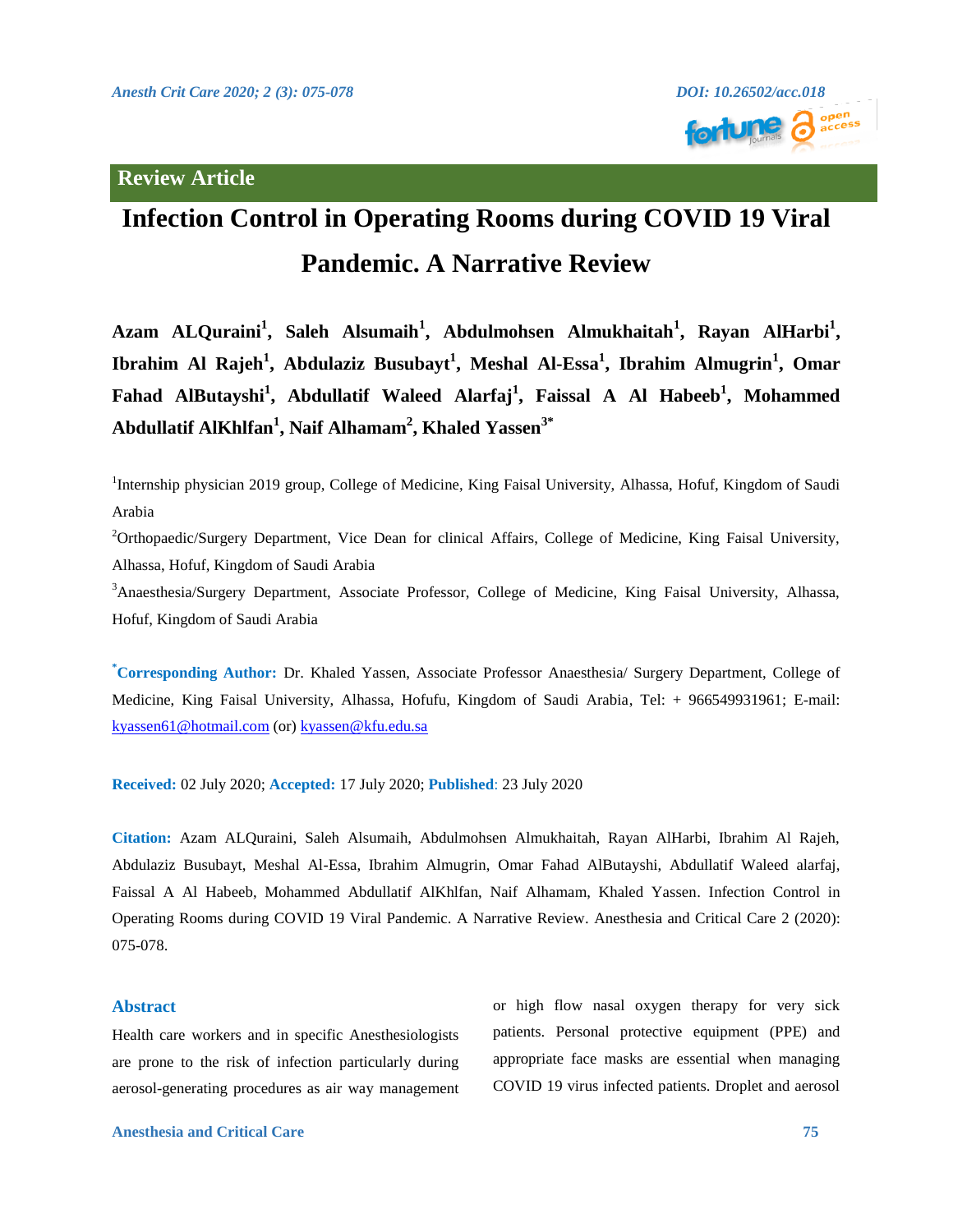#### *Anesth Crit Care 2020; 2 (3): 075-078 DOI: 10.26502/acc.018*

transmission is considered the main method for contracting this virus infection. Decontamination of disposables and the proper donning and doffing of PPE will help reduce future viral outbreaks in the medical facilities.

**Keywords:** COVID-19; Anesthesiologists; Infection control; Airway; Personal protective equipments; Face masks

### **1. Introduction**

Coronavirus disease 2019 (COVID-19) is a coronavirus that is highly contagious and is spreading globally, which lead the World Health Organization (WHO) to name it a pandemic. The incubation period ranges from 2 to 14 days and the fatality rate is up to 3.4% globally [1,2]. The main viral load is in the nasal cavity which means that droplet transmission is possible during coughing. This represents a risk for healthcare workers during aerosol-generating procedures as tracheal intubation or extubation and during rescue ventilation [3]. Symptoms ranges from mild flu-like symptom in majority of infected patients to acute respiratory distress syndrome (ARDS) in the minority [4]. Symptomatic and asymptomatic patients are capable of transmitting the disease which lead to adopting the social distancing behavior as a protective practice. Elderly health care workers or patients with multi-morbidities are more likely to develop ARDS and multiorgan failure when infected [5, 6]. Taking all the measurement to limit the transmission to health care workers during clinical practice is essential. The aim of this review is to explore the risks of disease transmission to health care workers in operating rooms and intensive care and how this can be reduced.

# **2. Methods**

A narrative review of published literature focusing on the clinical features, risks and consequences of the new COVID-19 infection concerning the Anaesthesia related working staff and the required infection control measures. Articles were retrieved from the online databases mainly from Google Scholar and PubMed searching engines utilizing the following keywords COVID-19, Anaesthesia health care workers, infection, risks Personal Protective Equipment (PPE), Publications from February to June 2020 were included.

### **3. Discussion**

During this Pandemic the elective surgeries are suspended and only urgent procedures are allowed to reduce the risk of exposure to infection for both patients and medical staff. Precautions are essential during any clinical intervention, which includes wearing personal protective equipment (PPE) and surgical masks [7]. The one size fits PPE helps to decrease the shortage in PPE quantities. The laryngoscopy procedure and intubating the trachea for a COVID-19 infected patient is considered a high-risk procedure and subjects the healthcare worker to a high risk of infection. Public Health England's (PHE) and the World Health Organization (WHO) recommend strongly the use of surgical masks, while the European Centre for Disease Prevention and Control (ECDC) suggests that class 2 or 3 filtering face piece (FFP) masks are more appropriate and that surgical mask should only be used in case of shortage. Only in highrisk aerosol generating procedures as during positive pressure lung ventilation the WHO recommends FFP2 or N95 respirators masks, while UK National Guidance recommends only FFP3. Another important point to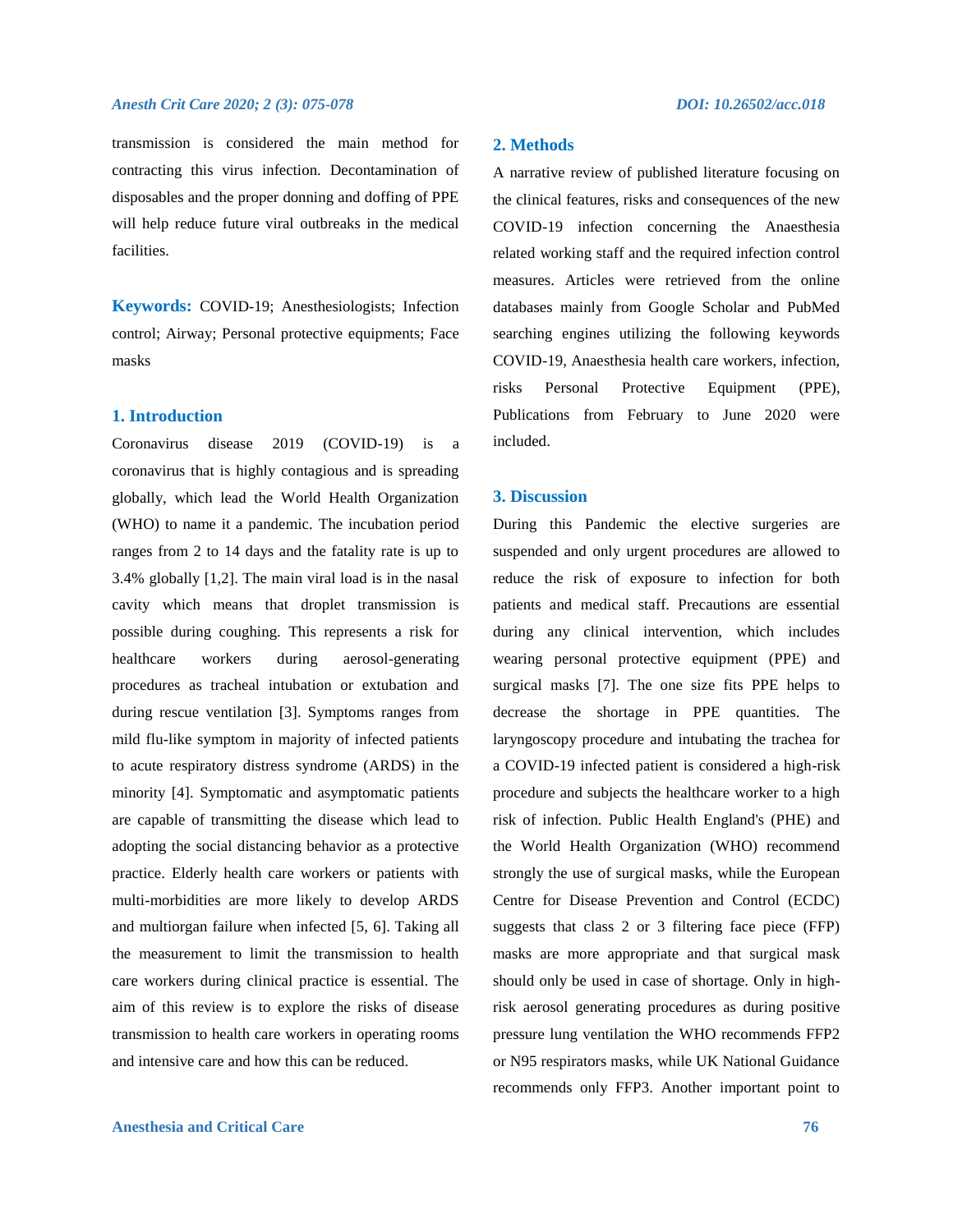### *Anesth Crit Care 2020; 2 (3): 075-078 DOI: 10.26502/acc.018*

avoid transmission of infection among the health care workers is the proper donning and doffing of PPE, as self-contamination can happen during doffing [8]. Many centers have this process of donning and doffing of PPE under observation and monitoring with the help of an extra medical staff.

The anesthesia machines and related monitors should be protected with plastic covers and all anesthesia ventilation circuits should be fitted with viral filters. Strict precautions during endotracheal intubation includes wearing appropriate face masks and PPE. Recently national guidelines in UK recommend avoiding high flow nasal oxygen in view of lacking evidence to support survival compared to conventional oxygen administration. This will reduce any potential wide spread of the virus to other patients and medical staff [9]. Other precautions as limiting the number of persons in the room during endotracheal intubation and the use of video laryngoscopy with disposable covers for the blades and covering the patient airway clear plastic drape or a surgical mask immediately after extubation [7].

The worldwide limited number of isolation rooms with negative atmospheric pressures in the medical facilities dealing with this pandemic is an environmental challenge. Operating rooms are generally designed with positive atmospheric pressure to reduce infection. This can contribute to the spread of COVID-19 virus in operating room suite if an infected patient requires surgery [8].

Developing guidelines to avoid spreading infection need to be developed in each country based on each region and country available resources which can vary

from video laryngoscopes and negative isolation room pressure to less sophisticate infection control measures and PEE, but most important these guidelines must monitored and practiced [10].

#### **4. Conclusion**

Anesthesiologists recommend to follow the guidelines for infection control to reduce the of contracting risk the infection. The availability of suitable PPE and the development of protocols to safely manage COVID 19 patients particularly during aerosol-generating procedures are crucial to avoid droplet and aerosol transmission. Decontamination of disposables and proper donning and doffing of PPE is essential to help reduce any future viral outbreaks. Anesthesiologists are urgently need to participate in developing guidelines to improve infection control measures and protect lives.

### **References**

- 1. Singhal T. A Review of Coronavirus Disease-2019 (COVID-19). Indian J Pediatr 87 (2020): 281-286.
- 2. Pascarella G, Strumia A, Piliego C, et al. COVID-19 diagnosis and management: a comprehensive review. J Intern Med 29 (2020): PMCID: PMC7267177.
- 3. Zou L, Ruan F, Huang M, et al. SARS-CoV-2 Viral Load in Upper Respiratory Specimens of Infected Patients. N Engl J Med 382 (2020):1177- 1179.
- 4. Pascarella G, Strumia A, Piliego C, et al. COVID-19 diagnosis and management: a comprehensive review. J Intern Med 29 (2020): PMCID: PMC7267177.
- 5. Liu K, Chen Y, Lin R, et al. Clinical features of COVID-19 in elderly patients: A comparison